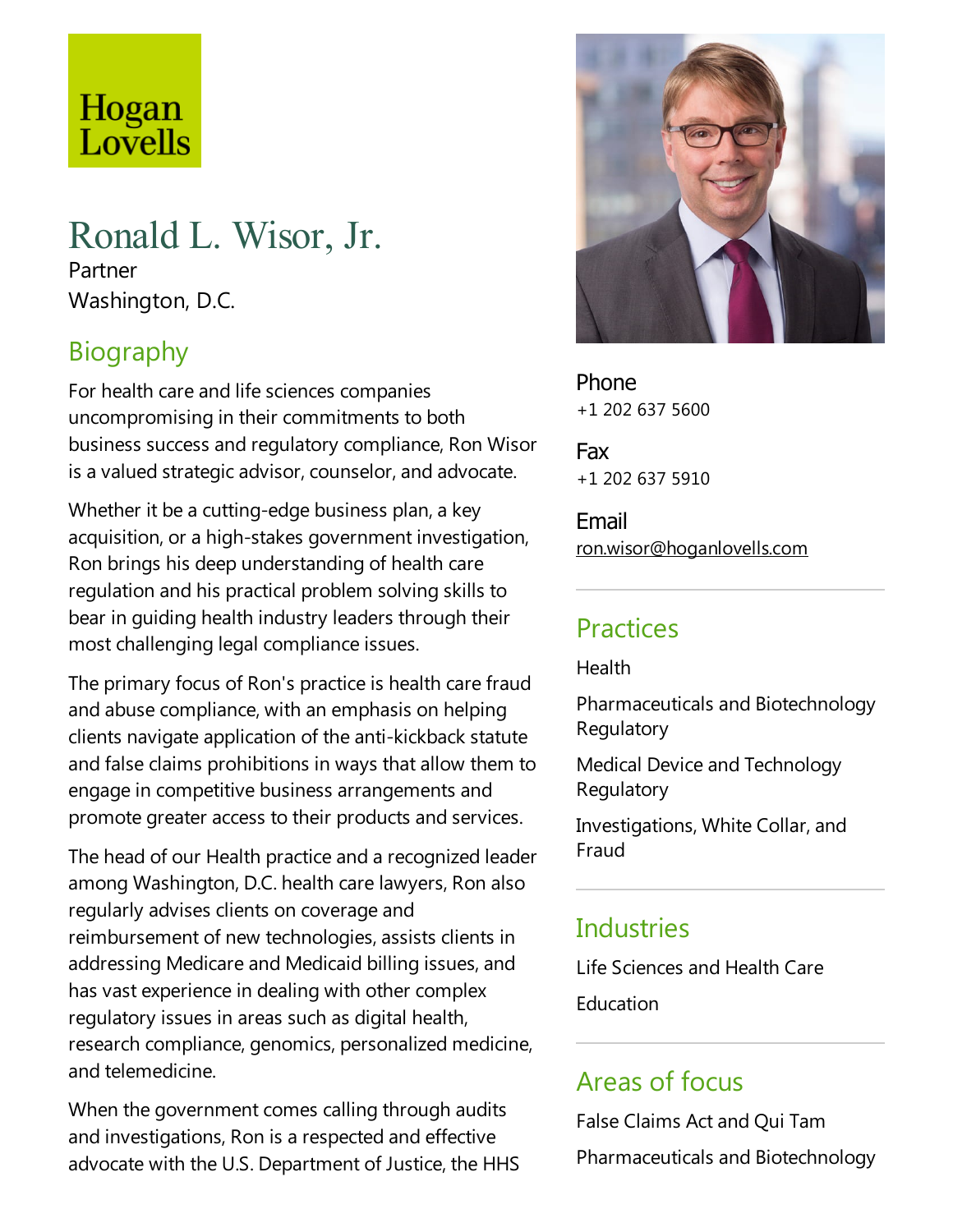Office of Inspector General, and the Centers for Medicare & Medicaid Services.

Nightingale's Healthcare News has named Ron as one of the "outstanding health care fraud and compliance lawyers" in the United States. His clients include multinational companies in the pharmaceutical, biotech, medical device,and clinical lab industries,as well as a number of leading health care providers and academic medical centers. Ron's broad client base and depth of experience allows him to benchmark clients' compliance safeguards against industry norms and evolving expectations of government regulators and enforcement authorities.

#### Representative experience

Counseling aleading biologics manufacturer on structure and compliance safeguards for its multinational digital health initiative.

Advising a gene therapy manufacturer on market entry compliance issues, including the structuring of unique distribution service arrangements, patient access matters, and value-based payer agreements.

Advising a global biotech company on the structure of reimbursement support and nurse educator programs, and successfully defending those programs in a Department of Justice investigation.

In response to the COVID-19 pandemic, advising a global pharmaceutical company on its "telemedicine sprint" initiative to accelerate the company's connections with telemedicine service providers.

#### Latest thinking and events

- **News** 
	- OIG green lights drug manufacturer-sponsored genetic testing program
- **News** 
	- COVID-19 Report for Life Sciences and Health Care Companies
- **Press Releases**

Medical Devices Hospitals and Health Care Providers **Clinical Trials** Digital Health

#### Education and admissions

#### Education

J.D., Boston University School of Law, cum laude, 1993

B.A., Cornell University, 1986

#### **Memberships**

Member, American Health Lawyers Association

#### Bar admissions and qualifications

Connecticut

District of Columbia